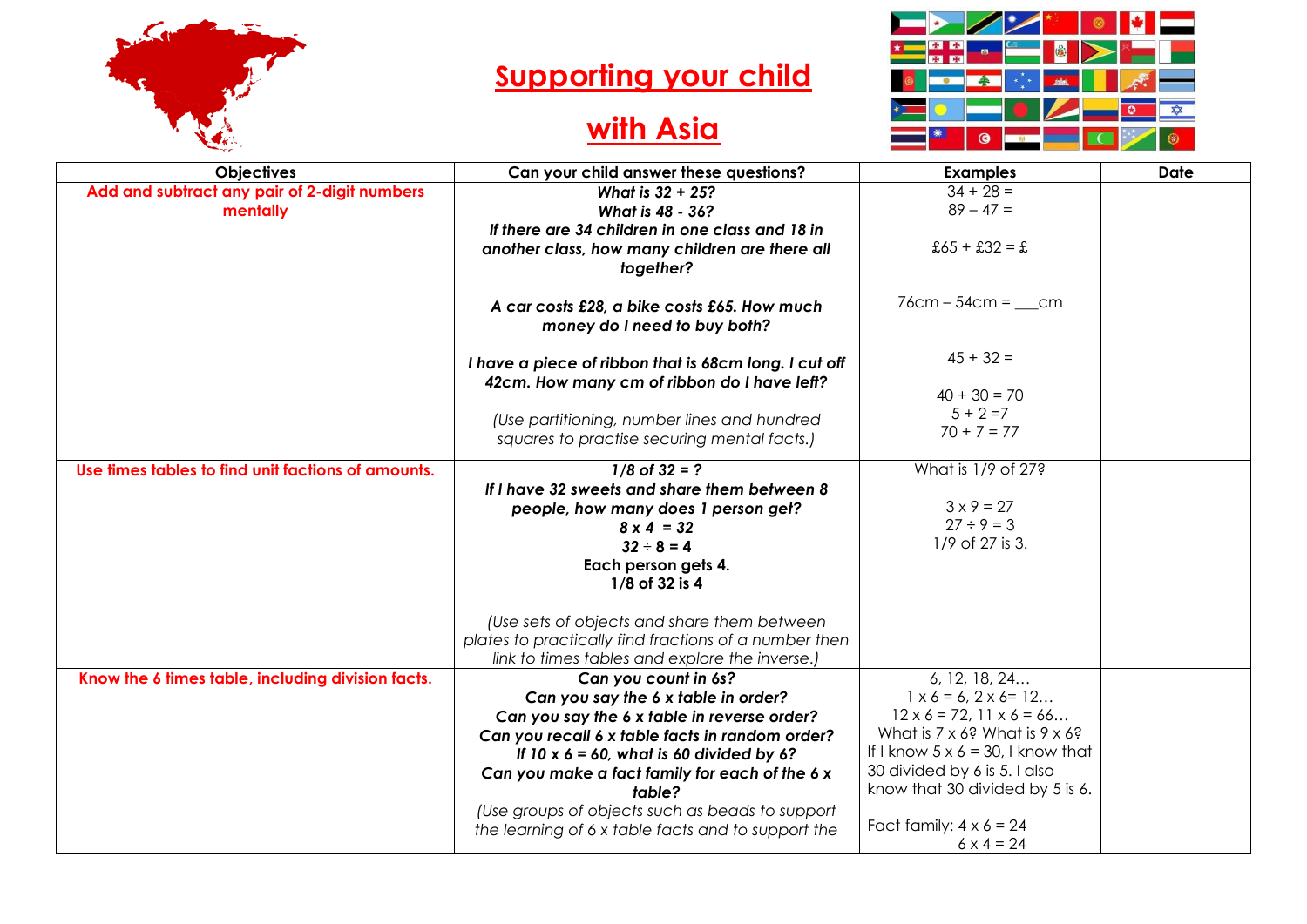|                                                    | understanding of division as sharing or grouping by<br>6.1 | $24 \div 6 = 4$<br>$24 \div 4 = 6$            |  |
|----------------------------------------------------|------------------------------------------------------------|-----------------------------------------------|--|
| Know the 7 times table, including division facts.  | Can you count in 7s?                                       | 7, 14, 21, 28                                 |  |
|                                                    | Can you say the 7 x table in order?                        | $1 \times 7 = 7, 2 \times 7 = 14$             |  |
|                                                    | Can you say the 7 x table in reverse order?                | $12 \times 7 = 84, 11 \times 7 = 77$          |  |
|                                                    | Can you recall 7 x table facts in random order?            | What is $7 \times 7$ ? What is $9 \times 7$ ? |  |
|                                                    | If $2 \times 7 = 14$ , what is 14 divided by 7?            | If I know $5 \times 7 = 35$ , I know that     |  |
|                                                    | Can you make a fact family for each of the 7 x             | 35 divided by 7 is 5. I also                  |  |
|                                                    | table?                                                     | know that 35 divided by 5 is 7.               |  |
|                                                    | (Use groups of objects such as beads to support            |                                               |  |
|                                                    | the learning of 7 x table facts and to support the         | Fact family: $3 \times 7 = 21$                |  |
|                                                    | understanding of division as sharing or grouping by        | $7 \times 3 = 21$                             |  |
|                                                    | 7.)                                                        | $21 \div 7 = 3$                               |  |
|                                                    |                                                            | $21 \div 3 = 7$                               |  |
| Know the 9 times table, including division facts.  | Can you count in 9s?                                       | 9, 18, 27, 36                                 |  |
|                                                    | Can you say the 9 x table in order?                        | $1 \times 9 = 9, 2 \times 9 = 18$             |  |
|                                                    | Can you say the 9 x table in reverse order?                | $12 \times 9 = 108, 11 \times 9 = 99$         |  |
|                                                    | Can you recall 9 x table facts in random order?            | What is $7 \times 9$ ? What is $9 \times 9$ ? |  |
|                                                    | If $4 \times 9 = 36$ , what is 36 divided by 9?            | If I know $6 \times 9 = 54$ , I know that     |  |
|                                                    | Can you make a fact family for each of the 9 x             | 54 divided by 9 is 6. I also                  |  |
|                                                    | table?                                                     | know that 54 divided by 6 is 9.               |  |
|                                                    | (Use groups of objects or items such as beads to           | Fact family: $3 \times 9 = 27$                |  |
|                                                    | support the learning of 9 x table facts and to             | $9 \times 3 = 27$                             |  |
|                                                    | support the understanding of division as sharing or        | $27 \div 9 = 3$                               |  |
|                                                    | grouping by 9.)                                            | $27 \div 3 = 9$                               |  |
| Quickly multiply multiples of 10 by single-digit   | If you know 6 x 4 = 24, what is 6 x 40?                    | $5 \times 50 =$                               |  |
| numbers                                            |                                                            | $6 \times 30 =$                               |  |
|                                                    | There are 8 classes with 30 children in each class,        | $8 \times 20 =$                               |  |
|                                                    | how many children are there altogether?                    |                                               |  |
|                                                    | $(8 \times 30/30 \times 8)$                                |                                               |  |
|                                                    |                                                            | $5 \times 60 =$                               |  |
|                                                    | (Use times tables facts and previously learnt place        | Draw tens                                     |  |
|                                                    | value knowledge to support learning these facts.           | $= 60$                                        |  |
|                                                    | You could also draw lines to create groups of tens         | $= 60$                                        |  |
|                                                    | and count in 10s to support understanding.)                | $      = 60$<br>$ $      = 60                 |  |
|                                                    |                                                            | $        = 60$                                |  |
| Multiply 2-digit numbers by 4 and find 1/4 of even | $1/4$ of $32 = ?$                                          | Double 32 is 64                               |  |
| numbers to 100.                                    | If I have 32 sweets and share them between 4               | Double 48 is 96.                              |  |
|                                                    | people, how many does 1 person get?                        | What is 1/4 of 28?                            |  |
|                                                    | $8 \times 4 = 32$                                          | $28 \div 4 = 7$                               |  |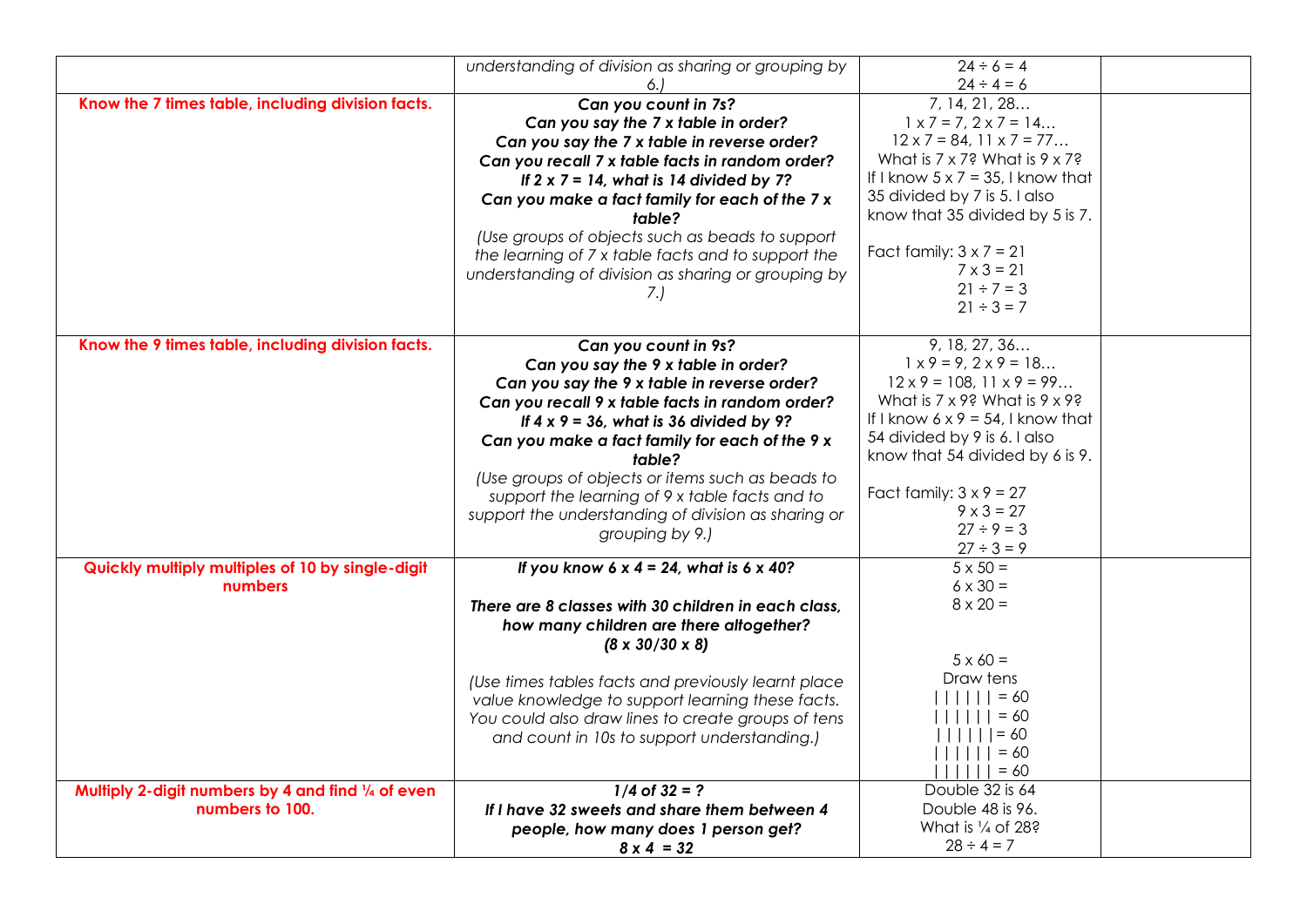|                                             | $32 \div 8 = 4$                                           |                               |  |
|---------------------------------------------|-----------------------------------------------------------|-------------------------------|--|
|                                             | Each person gets 8.                                       |                               |  |
|                                             | 1/4 of 32 is 8                                            |                               |  |
|                                             |                                                           |                               |  |
|                                             |                                                           |                               |  |
|                                             | Finding $\frac{1}{4}$ is the same as halving then halving |                               |  |
|                                             | again.                                                    | Half of $88 = 44$             |  |
|                                             |                                                           | Half of $44 = 22$             |  |
|                                             | $32 \times 4 =$                                           | $\frac{1}{4}$ of 88 = 22      |  |
|                                             | Can you use what you already know to help you?            |                               |  |
|                                             |                                                           |                               |  |
|                                             |                                                           | $30 \times 4 = 120$           |  |
|                                             |                                                           |                               |  |
|                                             | (Use sets of objects and share them between               | $2 \times 4 = 8$              |  |
|                                             | plates to practically find fractions of a number then     | $120 + 8 = 128$               |  |
|                                             | link to times tables and explore the inverse.)            |                               |  |
| Use place value to add and subtract 4-digit | If you know 320 + 6 is 326 what is 4320 + 6?              |                               |  |
| numbers.                                    |                                                           | $6320 + 6 = 6326$             |  |
|                                             | If 545 - 5 is 40 what is 2545 - 5?                        |                               |  |
|                                             |                                                           | $6326 - 26 = 6300$            |  |
|                                             | If you know $3450 + 7 = 3457$ what else do you            | $6326 - 306 = 6020$           |  |
|                                             | know?                                                     | $6326 - 6000 = 326$           |  |
|                                             |                                                           |                               |  |
|                                             | (making number cards with thousands, hundreds,            | 5231                          |  |
|                                             |                                                           | $5000 + 231$                  |  |
|                                             | tens and ones in different colours e.g. 1000, 2000,       |                               |  |
|                                             | 3000, 100, 200, 300, 10, 20, 30, 1, 2, 3. Use them to     | $5200 + 31$                   |  |
|                                             | create numbers: 8231 to explore how the digits do         | $5230 + 1$                    |  |
|                                             | not change if the whole amount of a digit is taken        | $5231 - 201$                  |  |
|                                             | away.)                                                    | $5231 - 30$                   |  |
| Place numbers with one decimal place on     | 0.1, 0.2, 0.3, 0.4 what comes next?                       | 2.4                           |  |
| number lines marked in 1s.                  |                                                           | $\overline{2}$                |  |
|                                             |                                                           | 3                             |  |
|                                             | What is missing? 0.1, 0.2, , 0.4, 0.5                     |                               |  |
|                                             |                                                           | $1.0$ $1.2$ $1.8$ $2.2$       |  |
|                                             | Where would 2.7 go on the number line?                    |                               |  |
|                                             |                                                           |                               |  |
|                                             | (Draw or make number lines with scales beginning          |                               |  |
|                                             | 0.1. Pegging number cards to a washing line is a          |                               |  |
|                                             |                                                           |                               |  |
|                                             | fun way to order and place numbers.)                      |                               |  |
| Write fractions equivalent to 1/2 and 1/4   | $\frac{1}{2}$ is the same as how many quarters?           | $\frac{1}{2}$ = 2/4           |  |
|                                             | $\frac{1}{2}$ is the same as how many eighths?            | $\frac{1}{2}$ = 4/8           |  |
|                                             | What pattern do you notice in equivalent halves?          | The top number is half of the |  |
|                                             | Which times tables can help us?                           | bottom number.                |  |
|                                             |                                                           | My 2 x tables can help me.    |  |
|                                             |                                                           |                               |  |
|                                             | $\frac{1}{4}$ is the same as how many eighths?            |                               |  |
|                                             | $\frac{1}{4}$ is the same as how many twelfths?           |                               |  |
|                                             |                                                           | $\frac{1}{4}$ = 2/8           |  |